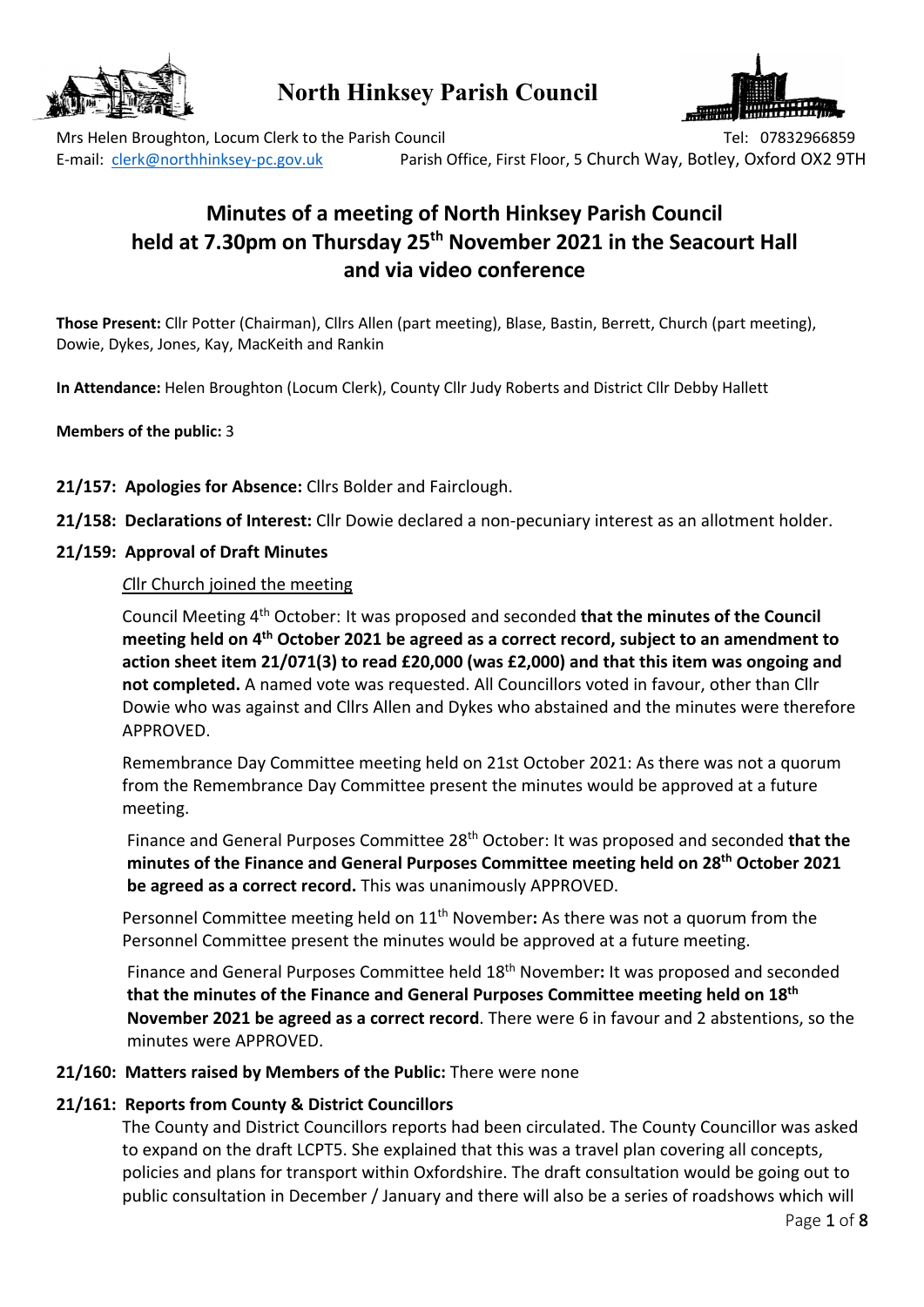have more of an interactive approach than the previous consultation for LCPT4. It was asked if the Eynsham Bypass has been postponed again. Cllr Roberts said that the Eynsham Bypass was put in for tranche 3 funding but was not selected. The next step is to find funding however this may be difficult given the governments levelling up approach and because the scheme is over £1 million. It was agreed that Cllr Roberts request that the travel plan consultation roadshow come to the North Hinksey area.

District Councillor Debby Hallett said that she has stepped down as Deputy Leader which will enable her to spend more time working on projects and to be more accessible. The District Council is having to find 1.5million in cuts next year which is 10% of its budget and is currently the main focus of work. She continues to work closely with the Parish Council on planning issues.

# **21/162: Review of Actions**

19/98 Burial Facilities: ONGOING

20/83

2. Water Pollution: Cllrs Bastin and Church to consider any additional actions required in respect of water pollution for November meeting ONGOING

17 Dispose of 'Custom' amplifier, speaker and microphone system, induction loop and associated cabling: Clerk to arrange disposal through Freecycle or similar. ONGOING POST LOCKDOWN 20/130

- 5. Financial Risk Assessment:
- (a) Create Investment Policy COMPLETED
- (b) Contingency Plan for loss of key personnel ONGOING
- 20/142 General
- 8. Cllr Fairclough to produce paper on Military Covenant Trust Fund and Clerk to add to the agenda for the March Council meeting ONGOING FOR FUTURE MEETING.

20/155

4. Annual Parish Meeting

20/166

- (1) Cllr Jones to approach Cumnor PC regarding safe crossings for Eynsham Rd & Cumnor Hill Cllr Roberts could be actioned through Health and Safety budget. Cllr Roberts has asked for progress. Cllr Roberts would ask at a higher level and raise with Cumnor Parish Council ONGOING
- (2) Cllr Church to progress agreed green initiatives as per Paper 2. COMPLETED

20/167

6. Correspondence with EA on Seacourt Stream Pollution: Cllr Church to speak to EA representative and provide initial feedback. COMPLETED

13. Reinstatement of Benches in Memorial Garden: ONGOING

14. B&NH Green Spaces: Cllr Church to progress agreed actions. COMPLETED

21/006 Register of Members' Interests – Cllr Potter to update form.

21/042

(5)a Clerk/RFO Recruitment: Cllrs Potter, Berrett, Rankin and Blase to arrange advertising, review applications and hold interviews. COMPLETED

(11)c Allotment 47 Rubble Dumped: Cllr MacKeith to contact neighbour. ONGOING

12. 20mph Zone: Cllr Bastin to liaise with Cllr Roberts to progress. ONGOING

21/046

(4) Councillor/Officer Protocol: Personnel Committee (when formed) to draft document COMPLETED

21/059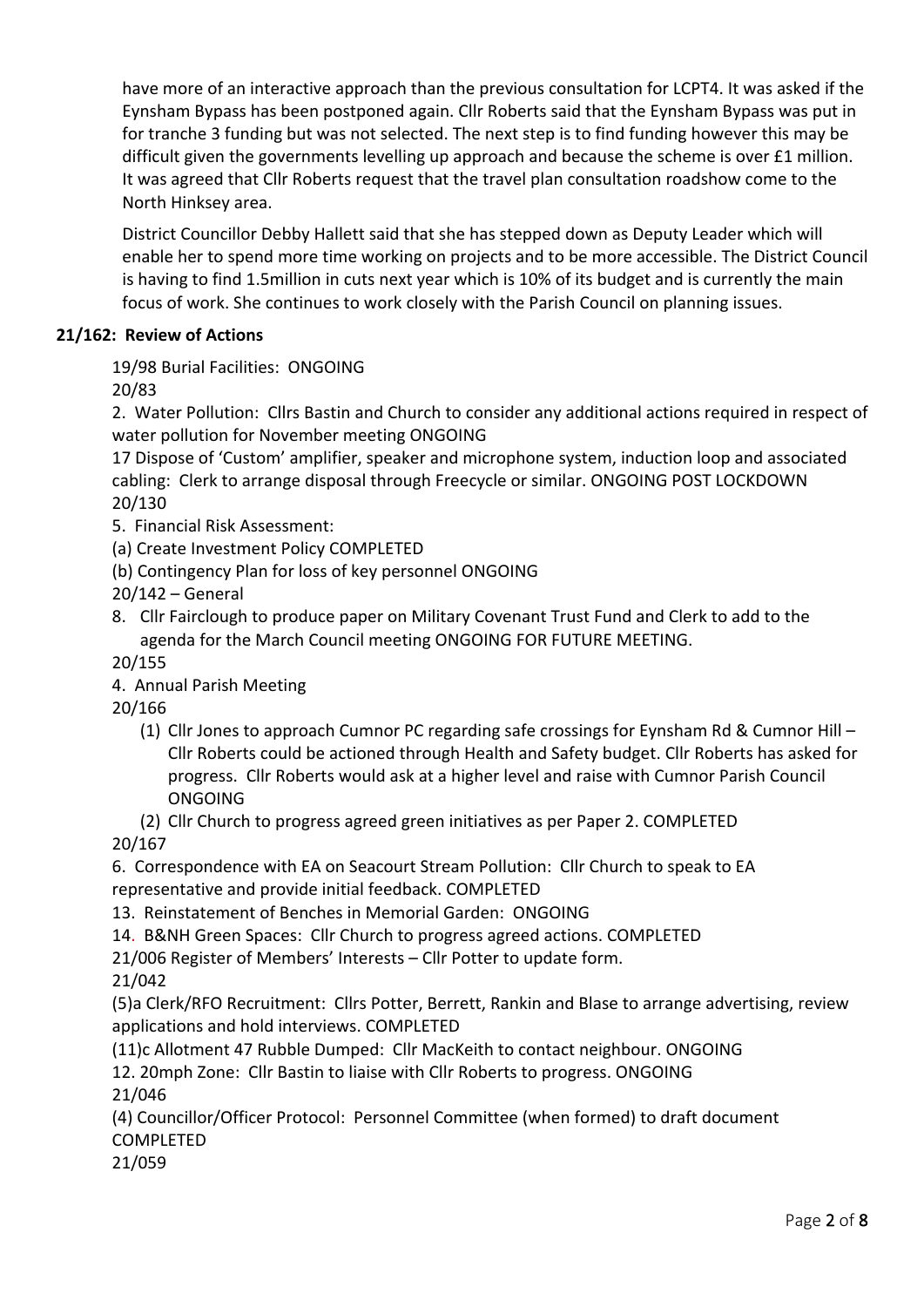(8) Management plan for the patch of land that encompasses the Memorial Garden, nature reserve and orchard be considered by the R&A Committee and recommendations on key management issues that need to be addressed brought back to Council. ONGOING

21/071

(2b) Consider other options to reduce air pollution and improve local transport infrastructure with a focus on active transport ONGOING

(2c) Review through the Environment Committee alternative options for reducing air pollution and other transport related environmentally friendly options, potentially using remaining S106 funds available after the installation of other new bus shelters required on West Way and Westminster Way ONGOING

(2d) obtain a quotation for a live bus arrival times screen to be installed in the Westminster Way shelter ONGOING

(4) proceed with remaining pre-construction work to the new Louie Memorial Pavilion. ONGOING (5) obtain a quotation for the safe removal and disposal of the Scout Hut ONGOING 21/152

(1b) Project brief be sent out to architectural firms on 20<sup>th</sup> October for tenders to be returned by 10<sup>th</sup> November and placed on Contracts Finder. COMPLETED

(1c) Ask Scouts and Pavilion Trustees for representatives on pavilion tender panel. COMPLETED

(2b) Clerk to put the Skatepark design brief out to tender, with a view to framing a planning application which will be brought back to Council in due course. COMPLETED

# 21/153

(1c) Purchase a laptop at a cost of up to £400. ONGOING

(1d) Inform Food for Charities that their grant request was successful. COMPLETED

(1e) Ask Knights to investigate ICO complaint at a cost of up to £450. COMPLETED

(2c) Inform Primesite Media to install the same style and colour of bus stop as that on the opposite side of Westminster Way. COMPLETED

(2f) Inform the Monitoring Officer that the council strongly support the new arrangements for

considering any allegations of a breach of the Code of Conduct. COMPLETED

(3c) Arrange for data protection training ONGOING

(3d) To arrange for a review of NHPC's data protection compliance ONGOING

(4) Allotments Working Group set up a poll using the outline questions circulated as a basis for the final wordings, and communicate to the plot holders via the Clerk, then report back to the November Council meeting on the results. ONGOING

(5b) Appoint contractor for clearance of the Memorial Garden COMPLETED

# **21/163: CLERK'S REPORT**

**New Louie Memorial Pavilion and Skatepark tenders:** 9 tenders were received from architects by the deadline and these were shortlisted to 5 and interviews held. This is a confidential item on the agenda. The deadline for tenders for the Skatepark is  $1<sup>st</sup>$  December.

# **ICO / FOI / SBA requests**

• Complaint to the ICO (Ref 72574). As agreed at the October meeting Knights Solicitors were paid to investigate if they held any information following an informal meeting on termination of the Scouts Hut lease. The Council had to re-state its position with the ICO as an email giving a summary of advice given was found. Knights advised that the council should claim legal privilege and confirmed that they held no further information. The ICO have now informally closed the case and no further action is required.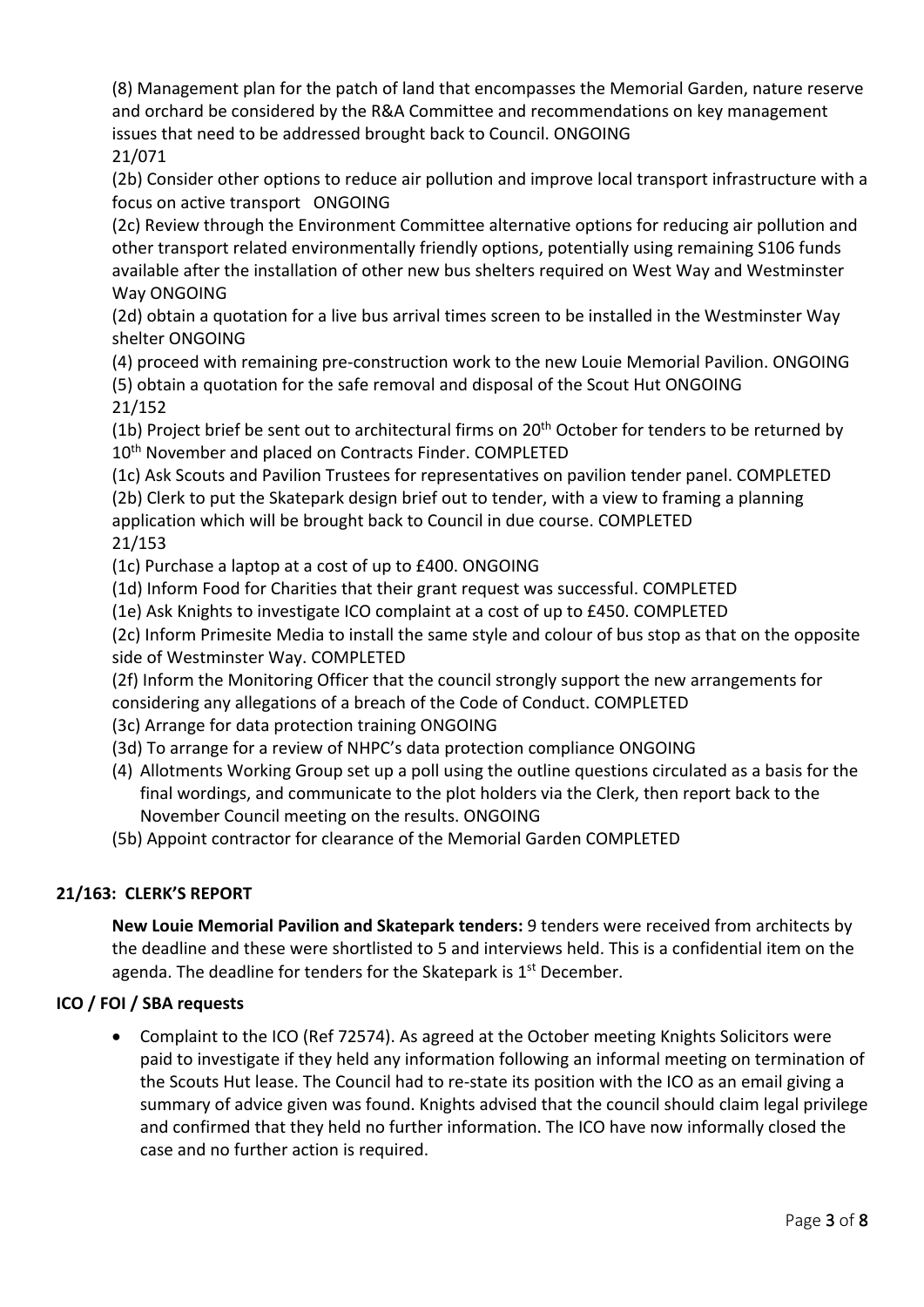- FOI requesting correspondence relating to advice from the DPO on Data Privacy Impact Assessment was received. This has been sent.
- Complaint received on  $11<sup>th</sup>$  October that NHPC has not handled personal information properly regarding a grievance raised by the former Parish Clerk and Code of Conduct complaint. Clerk has responded but was unable to add anything to a previous subject access request on the matter.
- FOI request was received on  $25<sup>th</sup>$  October requesting data following the Skatepark consultation. Information has been provided.

Allotments: No further plot holder agreements have been signed which leaves 10 outstanding. A new tenant is taking on plot 25

Westminster Way Bus Stop: Primesite Media have received confirmation from the shelter manufacturer that they will be installing the shelter on Friday 7 January.

Staff: The Caretaker is on annual leave from 6-11<sup>th</sup> December. Usual cover has been arranged.

Works: Contractors have been given the go-ahead to clear the Memorial Garden at a cost of £600. Work is taking place on Friday 3rd December.

20mph zones: A link had been circulated for the Parish Council to request 20mph zones. It was agreed that the Clerk request a 20mph limit on all residential roads other than West Way, Eynsham Road and Cumnor Hill as resolved at a previous meeting.

### 21/164: COUNCIL MOTIONS: There were none

#### **21/165: COUNCIL MATTERS**

- 1. **Finance** 
	- a. It was proposed and seconded **to approve Receipts and Payments made since the last full Council Meeting as follows.** Unanimously APPROVED.

| <b>Paid between meetings</b> |                                              |             |           |
|------------------------------|----------------------------------------------|-------------|-----------|
| <b>Botley Larder</b>         | Grant - approval minute P21/153d             | <b>BACS</b> | £1,500.00 |
| Graham Sillman               | Grass safety mats. J948                      | <b>BACS</b> | £1,755.00 |
| Chris Church                 | Refund for Botley Green Guide                | <b>BACS</b> | £850.00   |
| <b>SLCC</b>                  | Locum fees September                         | <b>BACS</b> | £4,440.00 |
| ICO                          | Data protection fee renewal                  | Cheque      | £40.00    |
| The Sprout                   | The Sprout - half page ad                    | <b>BACS</b> | £56.00    |
| Sharon Henley                | Refund for MS                                | <b>BACS</b> | £59.99    |
| Oxford Tree surgeons         | Various works (see invoice)                  | <b>BACS</b> | £1,056.00 |
| <b>For Approval</b>          |                                              |             |           |
| Lorna Berrett                | Remembrance order of service printing        | <b>BACS</b> | £75.00    |
| The Sprout                   | Vacancy ad                                   | <b>BACS</b> | £56.00    |
| The Sprout                   | Inseret of Green Guide                       | <b>BACS</b> | £112.00   |
| <b>Steve Hall Gardening</b>  | <b>Grass cutting Nature Reserve</b>          | <b>BACS</b> | £114.00   |
| Graham Sillman               | Play area repairs                            | <b>BACS</b> | £438.00   |
| Sharon Henley                | Refund for Antivirus software (auto renewal) | <b>BACS</b> | £49.95    |
| Eleanor Greenhalgh           | Wesway Arts project                          | <b>BACS</b> | £2,000.00 |
| <b>BGG</b>                   | <b>Cutting LMF</b>                           | <b>BACS</b> | £228.00   |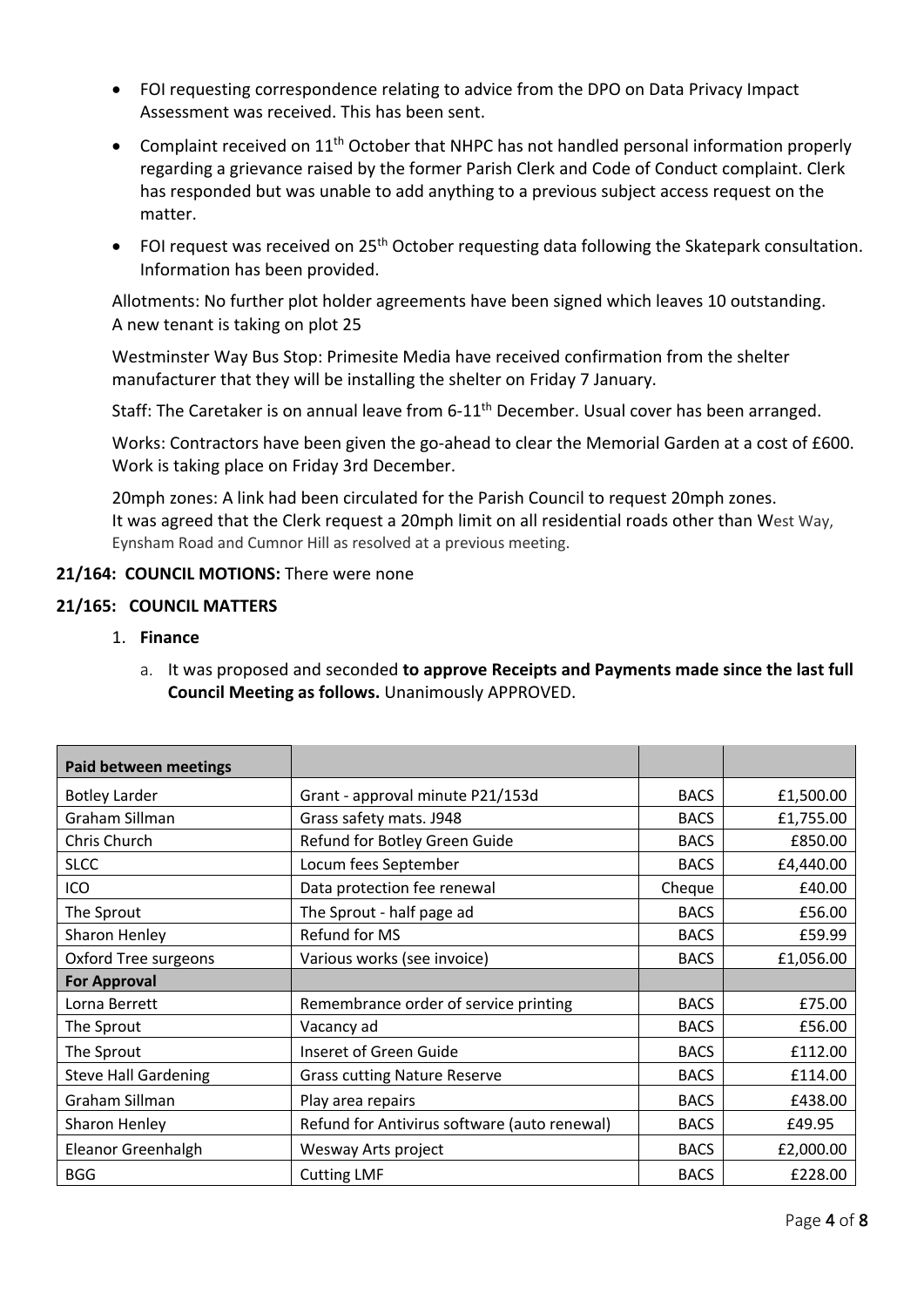| <b>Clare Goodhall Mosaics</b> | Westway Arts Project | <b>BACS</b> | £715.00    |
|-------------------------------|----------------------|-------------|------------|
| <b>Total</b>                  |                      |             | £13,544.94 |

- b. GDPR: Budget implications following a data mapping exercise by the Data Protection Officer were considered. Approximately £2,500 would be required to implement all recommendations and it was agreed that further investigation was required.
- c. 2022-23 Draft budget*:* The draft 2022-23 budget and recommendations from the F&GP Committee were considered. The Recreation and Amenities Committee would further review the budget which would then be finalised at the December Council meeting.
- d. It was proposed and seconded **that new clerk training with OALC be booked at a cost of £55, subject to agenda item P21/170i**. This was unanimously APPROVED**.**
- e. It was proposed and seconded **that £5,000 be vired from the General Fund to the Locum Clerk budget.** This was unanimously APPROVED.
- f. It was proposed and seconded **that £1,215 be vired from Contingency to the Audit fees budget**. This was unanimously APPROVED.
- g. It was proposed and seconded **that a new Earmarked Reserve for Art Project money be created.** This was unanimously APPROVED.
- h. It was proposed and seconded **that a grant to Botley Boys and Girls Football Club for £200 be given**. Cllrs Blase and Jones declared non-pecuniary interests. A named vote was requested, and all councillors voted in favour other than Cllr Blase and Jones who abstained.

### 2. **General:**

a) Skatepark Tender Panel Membership It was proposed and seconded that **the Working Group consist of Cllrs Blase, MacKeith, Dowie and Church plus Francis Prime and up to 4 members selected by the Working Group to maximise diversity and representation. Cllr MacKeith to be designated as lead councillor with a co-ordinating role**. A named vote was requested, and the motion was unanimously APPROVED.

# b) **Risks relating to the New Louie Memorial Pavilion**.

The Clerk had been investigating the risks involved in appointing an architect to progress the New Louie Memorial Pavilion project. The main risk identified was in paying for architectural services and then being unable to obtain funding for building works resulting in the pavilion not being built. There was some discussion as to which stage further risks should be considered. Councillors were asked to send any risks they identified to the Clerk. The architectural consultants, once appointed, would be asked for their input. The risk(s) identified would be captured in a document.

- c) Lighting of the Jubilee beacon in 2022 as part of the Queen's Platinum Jubilee celebrations. It was proposed and seconded **that in principle NHPC would wish to see the lighting of the Beacon for the Queens Platinum Jubilee**. A named vote was requested, and this was unanimously APPROVED.
- d) Update on the Public Arts Project. Cllr Berrett informed the Council that three artists had been appointed and that money for public art is being allocated in three phases. The first phase is for research and public consultation and Fusion Arts are overseeing this. Events are planned between now and February which will give opportunities to meet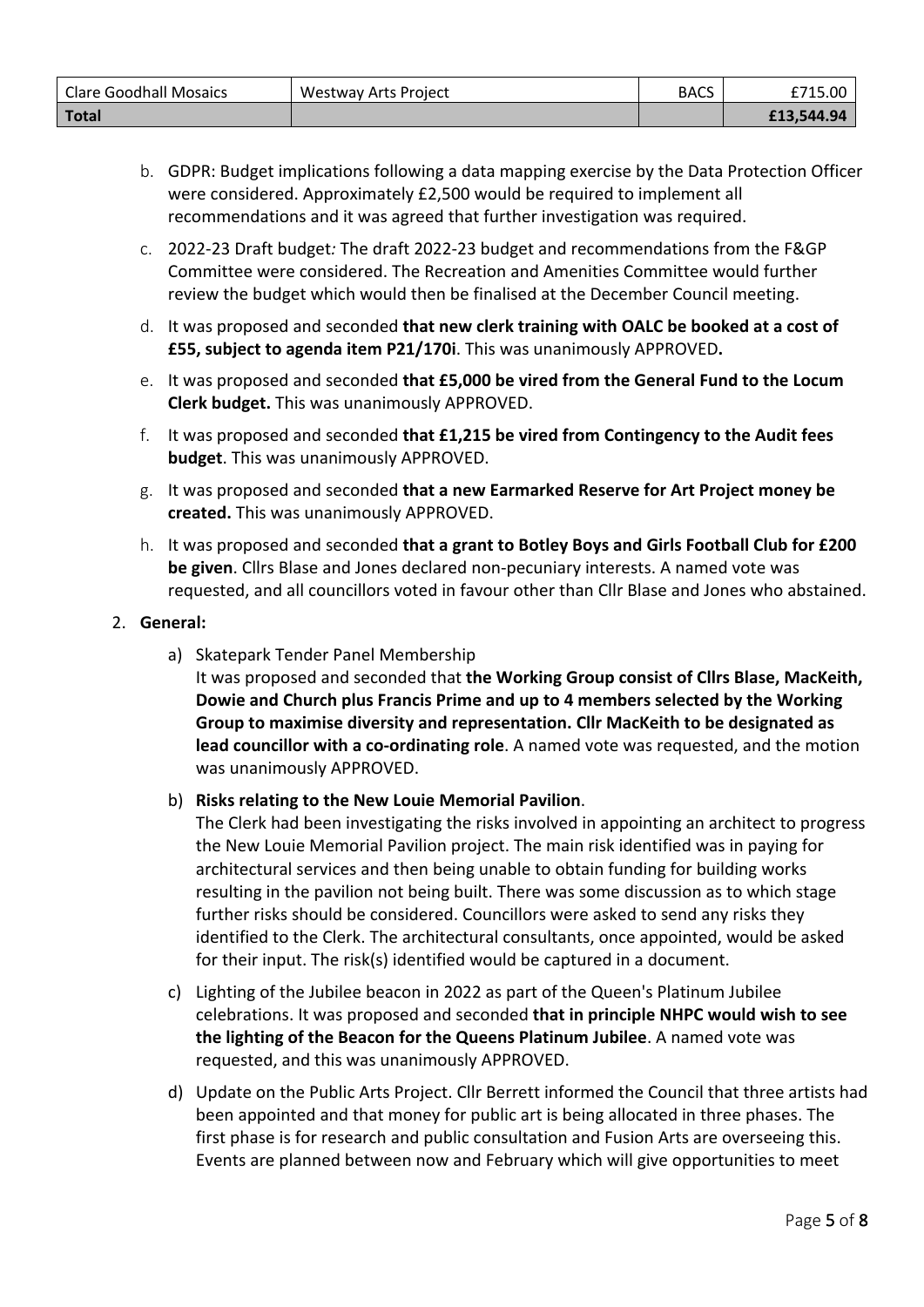people and obtain feedback. Following this a proposal will come to the February Council meeting.

e) Terms of Reference. It was proposed and seconded **to amend the Terms of Reference to read '***The required quorum for meetings of Committees and Sub-Committees is either one half of that body's members, or three members, whichever is the higher figure'***.** This was unanimously APPROVED.

## 3. **Planning:**

**a) Proposed solar farm in Cumnor Parish:** An update was received from Cllr Rankin following a presentation to the Planning Committee by Solar2 on a proposed solar farm in Cumnor Parish. A Parishioner was asked for his views and said that the assertions made in the presentation given by Solar2 raised questions which have not yet been answered. An application for a screening opinion to the District Council has just been submitted. A public presentation had been expected in November. It was agreed that North Hinksey Parish Council could not engage at this stage and would liaise with Cumnor Parish Council and residents. It was proposed and seconded **that the Clerk write and ask for an update on the public exhibition and request that Solar2 give a response to questions raised**. This was unanimously APPROVED.

### Cllr Allen left the meeting

It was proposed and seconded **that Cllr Church arrange a guided trip to a solar farm in January.** There was one abstention with all other Councillors voting in favour, so this was APPROVED.

#### 4. **Nature Reserve & Allotments:**

- a) Update on the allotment tenants' poll: Cllr Kay reported that a poll had been circulated asking allotment tenants for their views on appointing informal tenant representatives who could provide feedback to the Parish Council.
- b) Installation of a new bench near the gate of the community orchard: It was agreed to investigate if installation costs had already been paid for the bench and include this item on the Recreation and Amenities Committee agenda.

# 5. **Personnel Committee**

#### a. **Terms of reference**

Cllr Dowie expressed a view that the Personnel Committee had arisen out of a formal grievance hearing that should not have been held and the concept of the Personnel Committee and everything associated with it was therefore tainted. The Chair advised that the creation of a personnel committee had been resolved by Council and would not be revisited and she asked him not to use inappropriate language such as 'tainted'. Cllr Dowie felt this language was appropriate and that there should not be a personnel committee at this stage. The Chair advised him that he was out of order and Cllr Dowie said that he disagreed and was not out of order. The Chair asked the minutes to show that Cllr Dowie was interrupting the Chair. Cllr Dowie reasserted that he felt the personnel committee was tainted. He was warned again by the Chair not to interrupt. It was proposed and seconded **that the revised Terms of Reference be approved**. A named vote was requested. Cllr Dowie voted against while all other Cllrs voted in favour, so the Terms of Reference were APPROVED.

# b. **Protocol on Councillor – Employee relations**

A typo was noted. It was asked by Cllr Dowie where the template on councillor –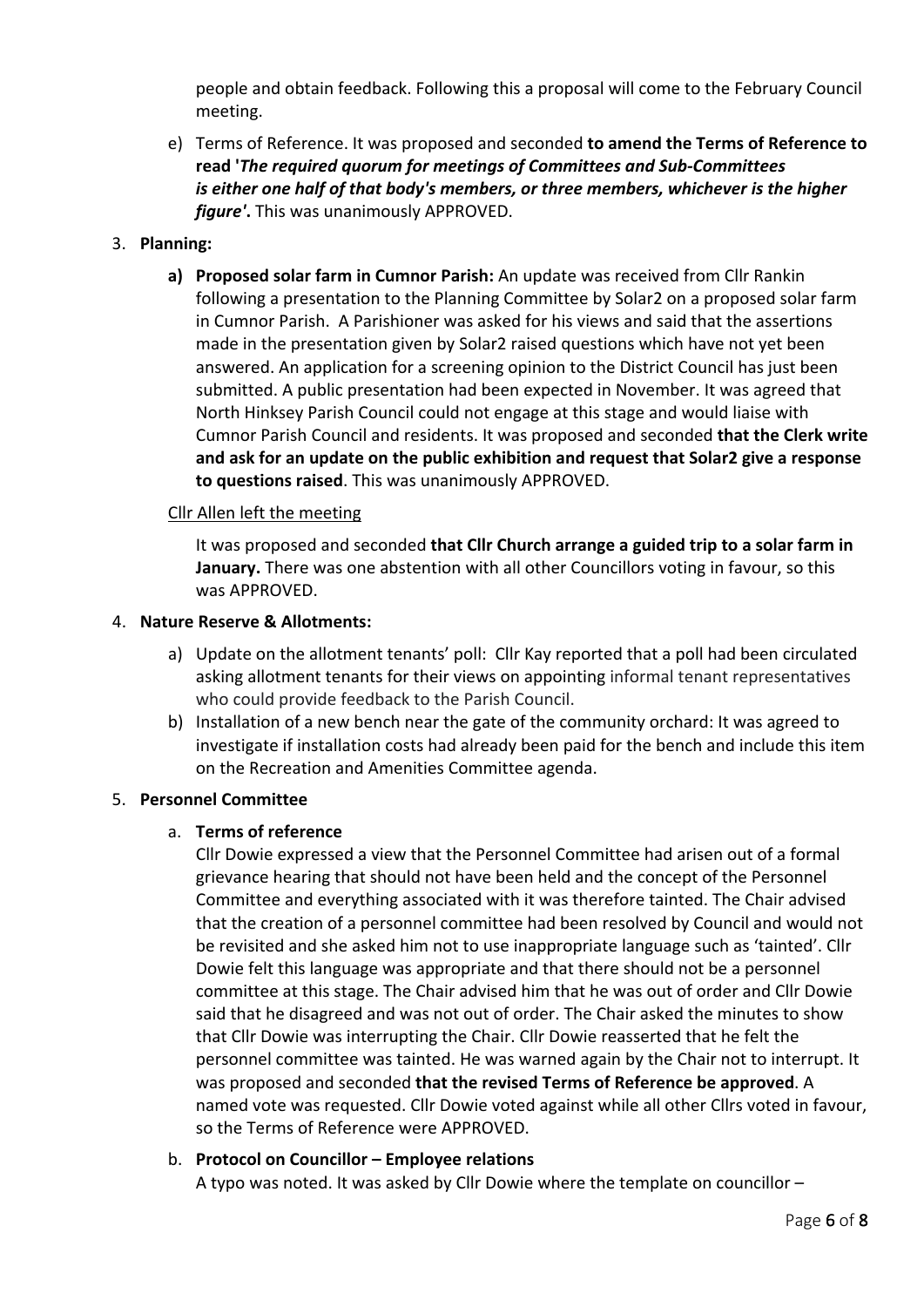employee relations had originated from and if it was legally compliant. Cllr Kay explained that the template had come from Haughton Parish Council and had been adapted by the personnel committee. Cllr Dowie expressed a view that the policy conflicted with legislation and the Ledbury judgement. It was suggested that the Clerk check the document with the District Council for compliance. It was proposed and seconded **to approve the protocol on Councillor Employee relation in principle, subject to the District Council confirming that it was legally compliant and amending a typo.** A named vote was requested. Cllr Dowie was opposed and all other Cllrs voted in favour, so the motion was APPROVED.

#### c. **Equal opportunities policy**

Cllr Kay explained that the policy was an updated equal opportunities policy produced by the previous council. It was proposed and seconded to move to a vote. Cllr Dowie expressed a view that insufficient debate had taken place and that the Chair was not acting properly in her role. The Chair asked it to be minuted that Cllr Dowie was out of order, showing disrespect to the Chair and interrupting the meeting. There were 10 in favour of moving to a vote and 1 against so this was APPROVED. It was proposed and seconded **to approve the equal opportunities policy**. A named vote was requested. Cllr Dowie was against and all other Cllrs were in favour, so this was APPROVED.

### d. **Recruitment policy**

It was proposed and seconded **that the Recruitment Policy be approved.** A named vote was requested. Cllr Dowie was against and all other Cllrs voted in favour, so this was APPROVED.

#### e. **Disciplinary policy**

It was proposed and seconded **that the Disciplinary Policy be approved**. A named vote was requested. Cllr Dowie was against and all other Cllrs voted in favour, so this was APPROVED.

*The two-hour time limit in Standing Orders had been reached. It was proposed and seconded to suspend Standing Orders and continue the meeting. One Cllr voted against, and all other councillors were in favour, so this was unanimously APPROVED***.**

# **a. Complaints Handling Procedure.**

It was proposed and seconded **that an amended Complaints Handing Procedure be approved**. A named vote was requested. All Cllrs voted in favour, so this was APPROVED.

#### 6. **Recreation and Amenities:**

- a) Play area quarterly inspection report: It was agreed to defer this item to the next Recreation and Amenities Committee meeting.
- b) Planting of hedgerow trees along the back of the Lime Road houses backing onto the Upper Field: It was agreed that hand delivered letters be given to residents of the Lime Road houses regarding planned tree planting. It was proposed and seconded **to approve the planting of hedgerow trees on 5th December subject to letters being sent to residents**. A named vote was requested. All councillors voted in favour, so this was APPROVED.

# **21/166: Questions raised by Councillors:** There were none

**21/167: Other Documents & Letters Received:** There were none that had not been circulated. It was noted that the Scouts had recently submitted a proposal regarding the Scout Hut.